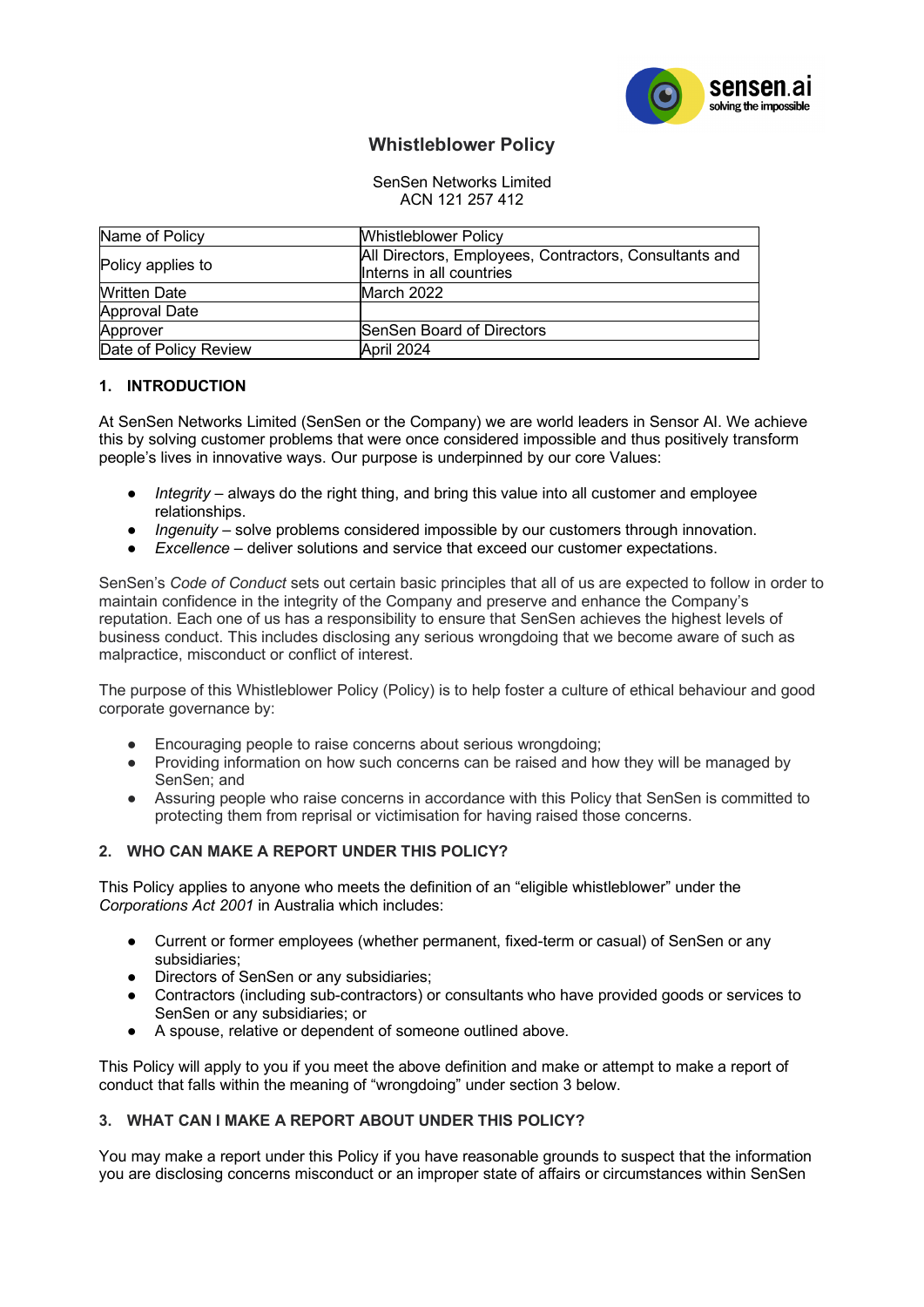

('wrongdoing'). The information being disclosed may be about the Company or one of our employees or officers and can include (but is not limited to):

- a) Dishonesty or unethical behaviour including corruption, bribery, fraud, negligence, breach of trust or breach of duty;
- b) Gross mismanagement, serious and substantial waste of Company resources, or repeated breaches of administrative procedures;
- c) Illegal activities (including theft, drug sale/use, violence, threatened violence, or criminal damage against Company assets/property);
- d) Acts or omissions in breach of Commonwealth or state legislation or local authority by-laws;
- e) Unsafe work practices or behaviour that poses a significant risk to public safety;
- f) Any other conduct which may cause financial or non-financial loss to the Company or be otherwise detrimental to the interests or reputation of the Company, or any of its employees; or
- g) The deliberate concealment of information tending to show any of the matters listed above.

This Policy is not designed to deal with general employment grievances and complaints, eg an interpersonal conflict with someone or a complaint about the merits of the appointment, promotion or termination of an employee.

All employees should be aware that, if an employee makes a false report, deliberately, maliciously, or for personal gain, that employee may face disciplinary action.

# **4. WHO CAN I MAKE A REPORT TO?**

An eligible Whistleblower can make a report of wrongdoing to:

- The Director Human Resources: or
- The Executive Director and Chief Operating Officer; or
- Another member of the [SenSen Board of Directors.](https://sensen.ai/company/leadership-team/)

Reports can be made by email, telephone or in person. A dedicated email address has been set up at [redflag@sensen.ai](mailto:redflag@sensen.ai) which is monitored by the Director Human Resources.

## *External reporting*

Disclosures of wrongdoing under Australian whistleblower laws can also be made externally in some circumstances:

- A lawyer (but not one who is employed by the Company) for the purposes of obtaining legal advice or representation;
- The Australian Securities and Investments Commission (ASIC), the Australian Prudential Regulation Authority (APRA), the Australian Taxation Office (ATO) or any other relevant regulatory body:
- An auditor, or a member of an audit team, conducting an audit of SenSen; or
- In very specific circumstances a journalist or a member of Commonwealth, state or territory parliament.

## *Anonymous reporting*

We recognise that sometimes a Whistleblower will wish to remain anonymous. Reports can be made anonymously, however it is requested that in those circumstances the Whistleblower use an anonymous email address for the disclosure and for ongoing communication with the Company, including to answer questions and for the Company to provide feedback to them.

## **5. HOW IS A WHISTLEBLOWER PROTECTED?**

## *Confidentiality*

SenSen will take all reasonable and legal steps to keep the identity of a Whistleblower confidential. We will only disclose the Whistleblower's identity where: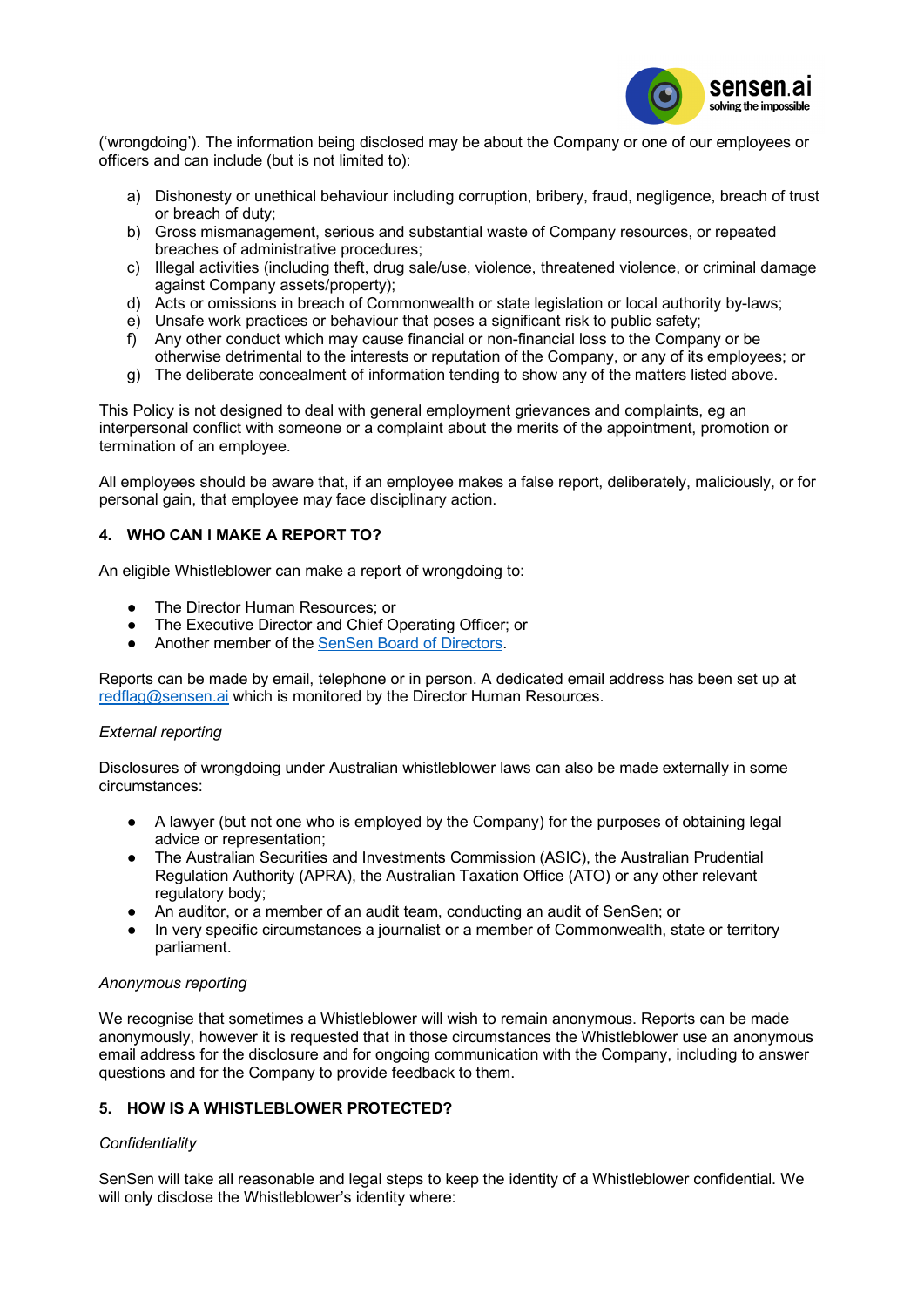

- The Whistleblower has consented to the disclosure; or
- Doing so is required by law (eg by ASIC, APRA or the ATO).

The actions to be taken to protect the identity of the Whistleblower will depend on the circumstances of the matter, but may include referral to the Whistleblower in a gender-neutral context and redacting any aspect of the disclosure that could inadvertently identify the Whistleblower.

If the confidentiality of a Whistleblower's identity cannot be maintained for some reason then the Whistleblower will be fully briefed before any release of information.

#### *Protection against Retaliatory Action*

A Whistleblower is protected against any reprisal or victimisation for having made the disclosure of wrongdoing provided that the disclosure was honestly made in good faith, with the reasonable belief of the existence of the wrongdoing. The allegations do not need to be substantiated, but must not be vexatious.

Protection against reprisal or victimisation means protection against adverse employment actions (eg dismissal, demotion, transfer to an undesirable job, harassment or discrimination including the threat of such action), civil liability (eg for breach of an employment contract) or criminal liability (eg prosecution for unlawfully releasing information). An employee who assists in an investigation of a disclosure of wrongdoing as a witness is similarly protected against reprisal or victimisation for participating in that process.

If the Whistleblower was a participant in the activities subject of the disclosure of wrongdoing then action, including disciplinary action, may be taken against them for their involvement in those activities. The decision to make a disclosure is only likely to affect the extent of any disciplinary measures, if any, that may eventually be taken.

Any retaliatory action against a Whistleblower, or against someone providing information related to an investigation under this Policy, is considered by SenSen to be a serious breach of this Policy and is likely to result in disciplinary action, potentially including termination of employment or engagement with the Company.

If you believe you have suffered detriment during the process outlined in this Policy you should notify one of the people outlined in section 4 above. You may also seek independent legal advice or contact regulatory bodies such as ASIC or the ATO.

## **6. HOW WILL WE HANDLE REPORTS OF WRONGDOING?**

Whistleblowers are urged to provide specific information to support the disclosure of wrongdoing such as dates, places, persons, witnesses and amounts in order to enable a reasonable investigation to be conducted.

The person receiving the disclosure must report it as soon as possible to the Board. Where the disclosure alleges wrongdoing by a Board member the Board member will not be part of any consideration of the handling of the matter. The Board will determine if the disclosure is within the scope of this Policy and if so the appropriate method for its investigation. In appropriate cases, the Board may ask for the assistance of an internal or an external accounting or legal specialist, as the Board deems necessary.

Investigations will be conducted promptly, thoroughly, confidentially, objectively and fairly with due regard for the nature of the allegation and the rights of the persons involved in the investigation.

During the investigation, the investigator will have access to all of the relevant materials, documents, and records. The directors, officers, employees and agents of the Company must cooperate fully with the investigator. The investigator will also be responsible for ensuring that the individuals mentioned in the disclosure are treated fairly and for ensuring that any materials, documents or records gathered during the investigation are held securely. As far as reasonably possible the Whistleblower will be kept updated on the progress of the investigation.